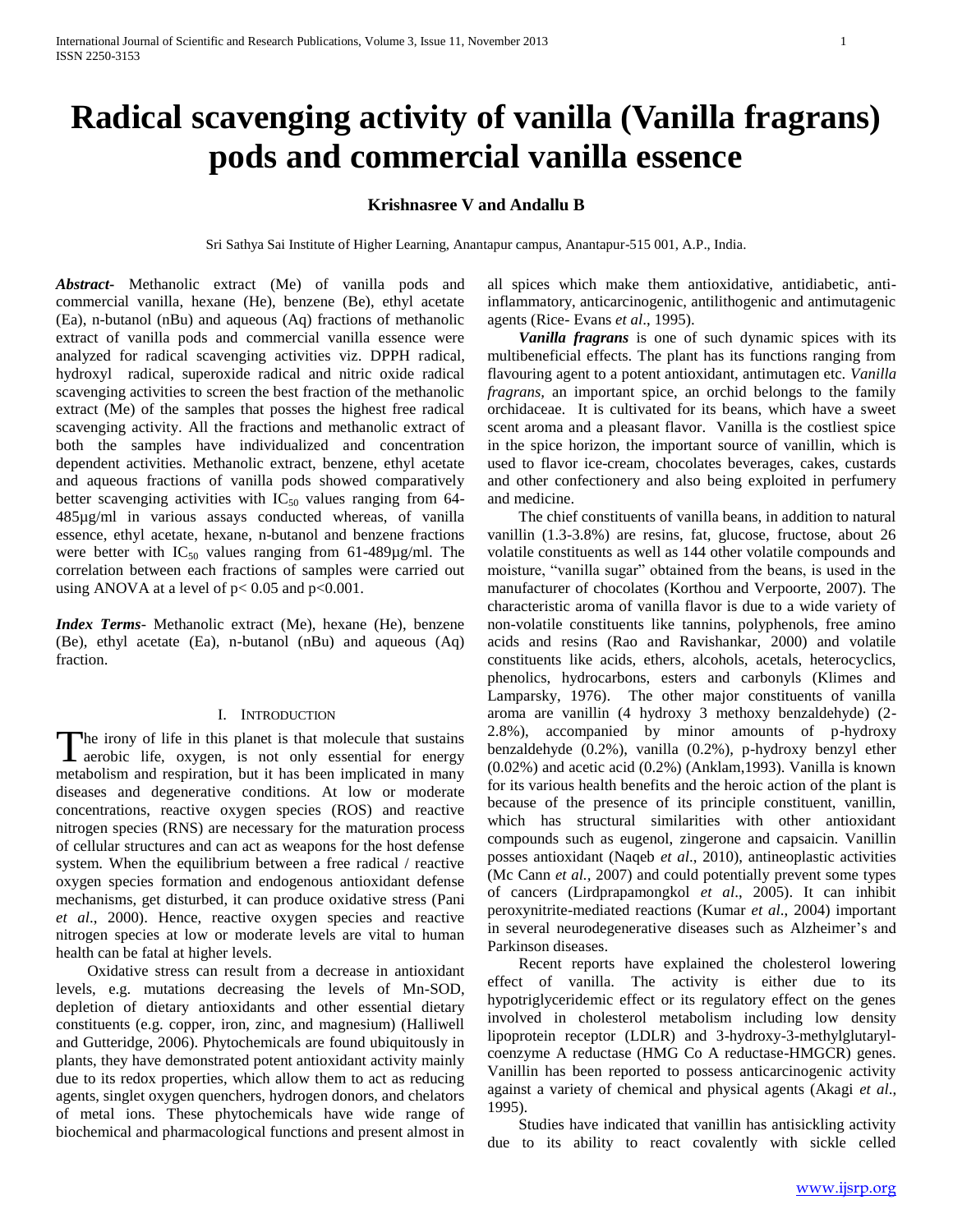hemoglobin. An additional function of vanillin is its antimicrobial activity where the compound exhibited inhibitory activity against bacterial strains like *Staphylococcus aureus*, *Staphylococcus epidermidis*, *Bacillus cereus*, *Escherichia coli* and *Yersinia enterocolitica* with lower minimum inhibitory concentration (MIC) (Mourtzinos *et al*., 2009).

 Keeping in view of the harmful effects of free radicals on human health, detrimental effects of synthetic drugs as well as synthetic antioxidants, and the medicinal properties especially the antioxidant potential of vanilla, present investigation was undertaken with an objective to screen the most potent free radical scavenging fraction of vanilla pods and vanilla essence and to compare the antioxidant potential of both vanilla pods and vanilla essence.

# II. MATERIALS AND METHODS

# *2.1. Procurement of vanilla samples and chemicals*

 Vanilla pods (*Vanilla planifolia)* purchased from spices board of India, Calicut branch, Kerala and commercial vanilla essence purchased from Tharakan and Company, Kottayam, Kerala were used for this study. All the chemicals and solvents were of analytical grade.

 *2.2. Preparations of methanolic extract and various fractions of methanolic extract of natural vanilla pods and commercial vanilla*

# Vanilla pods

 Vanilla pods were split length wise and the split beans were again cut into finer pieces and extracted with 80% methanol (Me), thrice (1:1, w/v) at room temperature (Petra *et al*., 1999). The combined extract was concentrated by evaporation and the residue was dissolved in water and fractionated successively with the solvents of increasing polarity [hexane (He), benzene (Be), ethyl acetate (Ea),n-butanol (nBu) and water (Aq) land each extract was evaporated to dryness and weight of each residue was noted. Before use, a small quantity of each fraction was redissolved in a suitable solvent at different concentrations (Hashim *et al*., 2005) and diluted further to obtain various concentrations i.e. 100µg-500µg/ml.

# Vanilla essence

Vanilla essence after dilution  $(1:1)$  with  $80\%$   $(v/v)$ methanol, was fractionated successively as mentioned above using hexane (He), benzene (Be), ethyl acetate (Ea), n-butanol (nBu) and each extract was evaporated to dryness and weight of each residue was noted. Various concentrations i.e. 100µg-500µg/ml were prepared. During sequential extraction, separate aqueous layer was not formed and hence, testing could not be possible for aqueous fraction.

# *2.3. Evaluation of in vitro antioxidant efficacy*

 *2.3.1. Determination of DPPH radical scavenging activity* DPPH radical scavenging activity of vanilla extract was determined according to the method given by Sreejayan and Rao (1996). The absorbance of the test mixture was read at 517nm using, Cyberlab, a double beam spectrophotometer. The percentage scavenging of DPPH radical was calculated by

comparing the result of the test with that of control (methanol and 1 ml DPPH) using the formula (Schlesier *et al*., 2002):

(Absorbance of control – Absorbance of test)

Percentage scavenging activity  $=$ ––––––––––––––––– x 100

# Absorbance of control

# *2.3.2. Determination of hydroxyl radical scavenging activity*

 The Hydroxyl radical scavenging activity (HRSA) of the sample was determined by the method given by Klein *et al.,* (1991). The intensity of the color formed was measured at 412 nm against reagent blank using spectrophotometer. The percentage hydroxyl radical scavenging activity was calculated by the following formula:

% HRSA = 1-(Absorbance of sample / Absorbance control) x 100

# *2.3.3. Determination of superoxide radical scavenging activity*

 Superoxide radical scavenging activity was measured according to the method of Robak and Gryglewski (1998). Absorbance was measured at 560nm against butylated hydroxy toluene as positive control (0.2mg/ml), which was taken in different volumes  $(200-1000\mu l)$  to obtain different concentrations and treated in a similar way. The percentage scavenging activity was calculated using the formula:

Absorbance of control – Absorbance of test

| Percentage scavenging activity $=$ |  |
|------------------------------------|--|
| $\sim$ x 100                       |  |
| Absorbance of control              |  |

 *2.3.4. Determination of nitric oxide radical scavenging activity*

Nitric oxide radical scavenging activity was estimated by the method given by Sreejayan and Rao (1997) and Marcocci *et al*., (1994). Nitric oxide (NO) radicals were generated from sodium nitroprusside solution at physiological pH. Absorbance was read at 546nm and percentage scavenging activity was calculated using the formula:

Absorbance of control – Absorbance of test

Percentage scavenging activity  $=$  – ––––––––––––– x 100

Absorbance of control

# *2.4. Statistical analysis*

Results are presented as mean  $\pm$  standard error of means (SEM). Statistical analyses between the experimental samples were carried out using ANOVA. Pre-assigned levels of significant differences were considered at a level of  $p < 0.05$  and  $p < 0.001$ .

### III. RESULTS AND DISCUSSION

 Vanilla pods constitute vanillin, O-vanillin and these compounds have phenolic group – OH, which is responsible for the free radical scavenging activity. The main factor responsible for their radical scavenging ability is the reduction potential or the energy required for the conversion of vanillin/O-vanillin to its oxidized form. The presence of ortho phenolic hydroxyl group would result in intramolecular hydrogen bonding, making the O-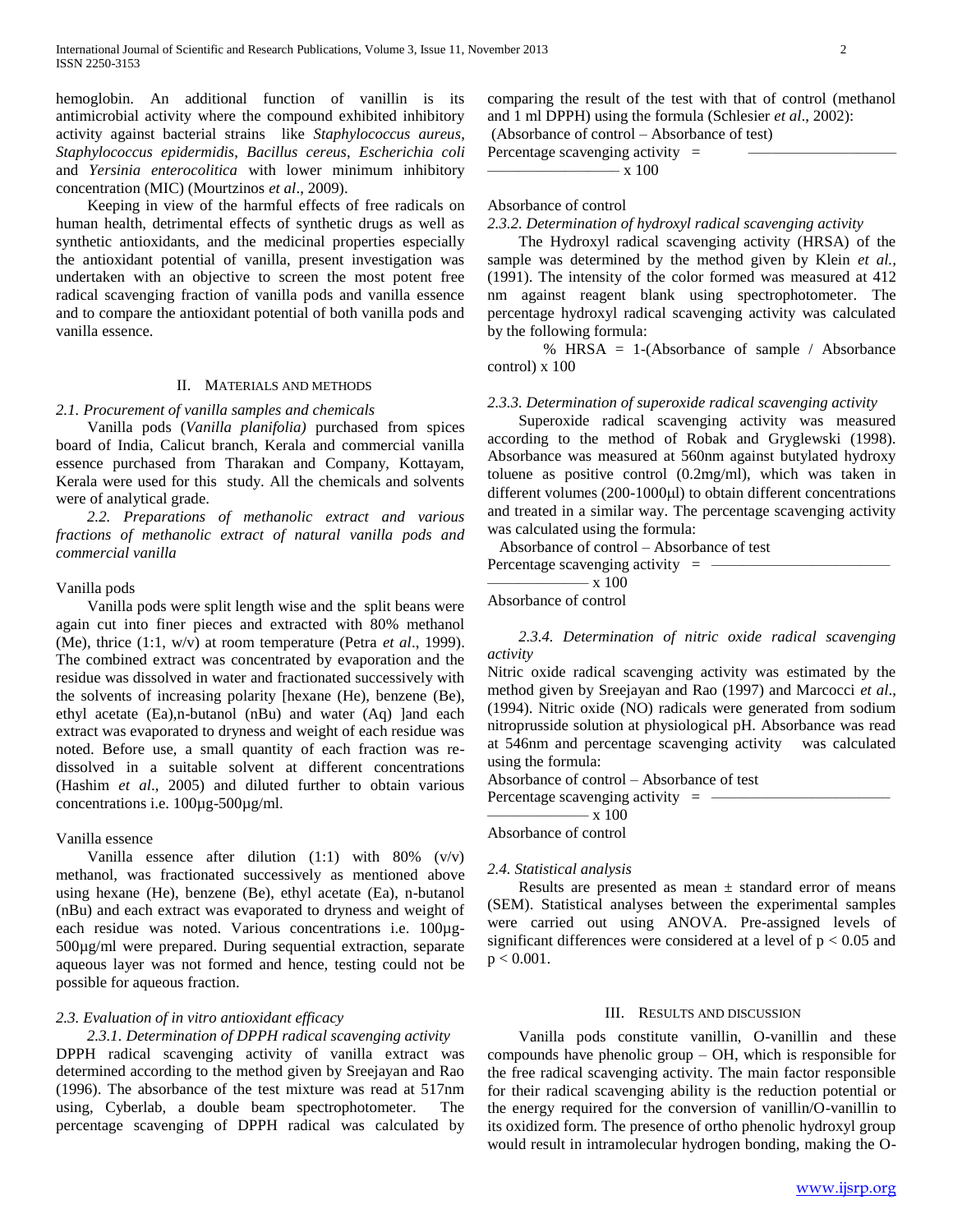H bond more stretched and hence it breaks easily (Kumar *et al*., 2002).



 Higher DPPH radical scavenging activity exhibited by vanilla pods is due to different flavonoids present in various fractions as well as in methanolic extract. Higher % activity shown by methanolic extract of vanilla pods than that of quercetin (**Fig.1**) is also due to a number of antioxidant compounds present in vanilla pods viz. catechin, eugenol, tannins, vanillic acid etc. [\(www.ars\\_grin.gov/duke\)](http://www.ars_grin.gov/duke) which is



 Methanolic extract and all the fractions of vanilla pods as well as vanilla essence exhibited hydroxyl radical scavenging activity in proportion to the concentration (**Fig.3** and **4)**. Among the fractions, benzene and ethyl acetate fractions of vanilla pods exhibited maximum hydroxyl radical scavenging activity with  $IC_{50}$  value of 485 $\mu$ g/ml and 489 $\mu$ g/ml respectively, followed by aqueous, hexane fractions, methanolic extract and n-butanol fraction. The trend was different with vanilla essence in which hexane fraction exhibited maximum activity followed by methanolic extract, benzene, n-butanol and ethyl acetate fractions. Both vanilla pods and vanilla essence showed lesser





probably a result of synergistic action of number of compounds extracted into methanolic extract. As shown in **Fig.2,** ethyl acetate fraction of vanilla essence exhibited better activity than the other fractions, but is lesser than that of quercetin and that of vanilla pods reflecting lesser amount of bioactive compounds in the vanilla essence as a result of processing given to vanilla pods.



activity than trolox, a commercial standard antioxidant  $(IC_{50}$ value 288 µg/ml). The hydroxyl radical scavengers in vanilla are p- hydroxy benzoic acid and vanillin, the scavenging activity of which can be further supported by a study wherein vanillin and p -hydroxy benzoic acid inhibited iron dependent lipid peroxidation in rat brain homogenate, microsomes and mitochondria (Liu and Mori, 1993). The activity exhibited by vanilla essence can be attributed to the cold extraction process which would have released compounds responsible for hydroxyl radical scavenging activity from their complexes.

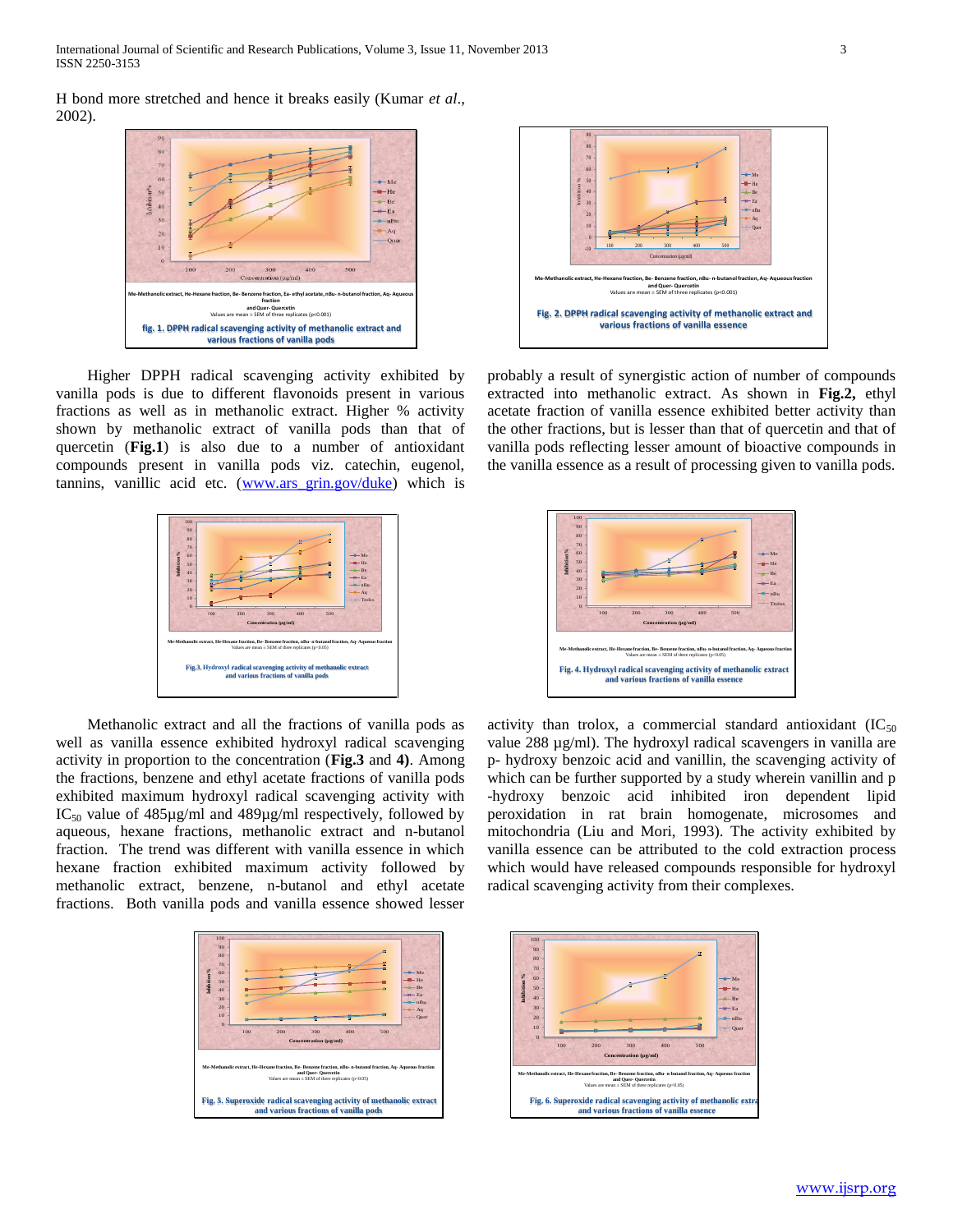Among the various fractions, aqueous fraction of vanilla pods exhibited maximum superoxide radical scavenging activity with an  $IC_{50}$  value of 80 $\mu$ g/ml, while benzene fraction of essence had better superoxide radical scavenging activity than the other fractions of vanilla essence (**Fig. 5 and 6**). Very high  $IC_{50}$  values for superoxide radical scavenging activity shown by the fractions of vanilla essence indicate lesser efficiency in scavenging superoxide radicals than that of vanilla pods. Fractions of vanilla

| and various fractions of vanilla pods |               |                |              |               |              |              |              |  |
|---------------------------------------|---------------|----------------|--------------|---------------|--------------|--------------|--------------|--|
| Conc<br>$(\mu$ g/ml)                  | Me            | He             | Be           | Fa            | nRu          | Aa           | <b>RHT</b>   |  |
| 100                                   | $53.1 + 1.9$  | $54.1{\pm}3.5$ | $78.5 + 2.1$ | $74.9 + 2.1$  | $70.5 + 0.5$ | 76.9+0.8     | $28.3 + 0.4$ |  |
| 200                                   | $59.5 + 0.3$  | 56.7+0.2       | $81.9 + 1.1$ | $81.1 + 0.2$  | 76.6+0.6     | $1.6 + 0.4$  | 36.5+0.9     |  |
| 300                                   | 68.1+0.3      | 65.7+0.6       | 84.8+0.3     | $82.9 + 0.5$  | $80.9 + 0.3$ | $82.3 + 0.2$ | $52.1 + 1.7$ |  |
| 400                                   | 74.8+0.39     | 74.6+0.36      | 85.2+0.48    | $82.8 + 0.62$ | $81.2 + 0.2$ | $83.8 + 0.1$ | $6.5 + 1.4$  |  |
| 500                                   | $81.5 + 0.80$ | 78.4+0.43      | 85.1+0.45    | 83.4±0.56     | 86.1+0.6     | 85.9+0.7     | 85.4+0.6     |  |
| IC <sub>co</sub><br>$(\mu$ g/ml)      | 94            | 92             | 64           | 67            | 71           | 65           | 288          |  |

 All the fractions and methanolic extract of vanilla pods and vanilla essence exhibited concentration dependent nitric oxide radical scavenging activity (p<0.001)(**Table 1 and 2)**.Both vanilla pods and vanilla essence had similar effects with an  $IC_{50}$ value ranging from 64-92 µg/ml and 61-73 µg/ml respectively. At 500 µg/ml, n-butanol fraction showed highest activity in both the samples, followed by aqueous, benzene, ethyl acetate, methanolic extract and hexane fractions in case of vanilla pods and hexane, benzene, ethyl acetate and methanolic extract in case of vanilla essence. BHT examined as positive control in the same study, exhibited the radical scavenging activity ranging from 29%-84% with an  $IC_{50}$  value of 289µg/ml.

 The data obtained in the present study, indicates that vanilla pods and essence obtained from pods possessed better NO• scavenging activity than BHT with lesser  $IC_{50}$  value, indicating more potency against NO<sup>+</sup> radicals. It is assumed that vanillin, a potent radical scavenger reacts with radicals via adduct formation or self-dimerization (Tai *et al*., 2011).

### IV. CONCLUSIONS

 Methanolic extract and all the fractions of methanolic extract of vanilla pods scavenged radicals inan individualized and concentration dependent manner. However, methanolic extract scavenged most efficiently DPPH radical, while benzene and ethyl acetate fractions scavenged most efficiently hydroxyl radicals and nitric oxide radicals and aqueous fraction scavenged most efficiently superoxide radicals.

 Different fractions of vanilla essence had shown maximum activity in various assays. With respect to DPPH, ethyl acetate fraction, hydroxyl radical scavenging activity, hexane fraction, nitric oxide radical scavenging, n-butanol fraction, superoxide radical scavenging assay benzene fraction had shown the highest activity.

 Methanolic extract and various fractions of methanolic extract of vanilla essence had lesser radical scavenging efficiency indicating lesser biochemicals and phytochemicals than in vanilla pods owing to the loss of phytochemicals during processing.

pods had better scavenging potential than that of synthetic antioxidant BHT which exhibited an  $IC_{50}$  value of 277 $\mu$ g/ml. The least superoxide radical scavenging activity by vanilla

essence is a reflection of lesser amount of phenolics present in essence as compared to vanilla pods conforming that radical scavenging activities depend on the flavonoids present in i.e. vanilla pods, the material under investigation.



#### **REFERENCES**

- [1] Akagi, K., Hirose, M., Hoshiya, T., Mizoguchi, Y., Ito, N. and Shirai, T. (1995). Modulating effects of elagic acid, vanillin and quercetin in a rat medium term multi-organ carcinogenesis model. Cancer letters, 94, 113- 121.
- [2] Anklam, E. (1993). Authenticity of vanilla and vanilla extracts. Part-I: Comprehensive Survey of the literature. EUR 15561 EN.
- [3] Halliwell, B. and Gutteridge, J. M. C. (2006). Free radicals in biology and medicine ,(4th ed.). ,Clarendddron Press,Oxford, pp. 1-541.
- [4] Hashim, M.S., Lincy, S., Remya, V., Teena, M. and Anila, L. (2005). Effect of polyphenolic compounds from Coriandrum sativum on H2O2-induced oxidative stress in human lymphocytes. Food Chemistry, 92, 653-660.
- [5] Klein, S.M., Cohen, G. and Cederbaum, A. I. (1991). Production of formaldehyde during metabolism of dimethyl suphoxide by hydroxyl radical generating system. Biochemistry., 20, 6006 – 6012.
- [6] Klimes, I. and Lamparsky, D. (1976). Vanilla volatiles a comprehensive analysis. International flavours and food additives, 272.
- [7] Korthou, H. and Verpoorte, R. (2007). Vanilla. In RG Berger (Ed), Flavours and Fragrances: Chemistry, Bioprocessing and Sustainability, (pp.203-217). Berlin: Sprinker.
- [8] Kumar, S. S., Priyadarsini, K. I. and Sainis, K. B. (2004). Inhibition of peroxynitrite mediated reactions by vanillin. Journal of Agricultural Food Chemistry, 51,139-145.
- [9] Kumar, S., Priyadarsini, K. I. and Sounes, K. B. (2002). Free radicalscavenging activity of vanillin and O-vanillin using 1,1,-dephynyl-2 picrylhydraxyl (DPPH) radical Redox Report, 7, 35-40.
- [10] Lirdprapamongkol, K., Sakurai, H., Kawasaki, N., Choo, M. K., Saitoh, Y., Aozuka, Y., Singhirunnusorn, P., Ruchirawat, S., Svasti, J. and Saiki, I. (2005). Vanillin suppresses in vitro invasion and in vivo metastasis of mouse breast cancer cells. European journal of pharmaceutical sciences, 25, 57-65.
- [11] Liu, J. and Mori, A. (1993). Antioxidant and proxidant activities of phydroxybenzyl alcohol and vanillin: Effects on free radicals, brain peroxidation and degradation of benzoate, deoxyribose, aminoacids and DNA. Neuropharmacology, 32(7): 659-69.
- [12] Marcocci, L. Packer, L., Droy Letaiz, M. T., Sekaki, A. K. and Gandes-Albert, M. (1994). Antioxidant action of Ginko biloba extract Egb. Methods in Enzymology, 234,462.
- [13] Mc Cann, M. J., Gill, cl., O'Bren, G, Rao, J. R., McRoberts, W. C., Hughes, P., McEntee, R. and Rowland, I. R. (2007). Anti-cancer properties of phenolics from apple waste on colon caranogenesis in vitro. Food and Chemical Toxicology, 5: 1224-1230.